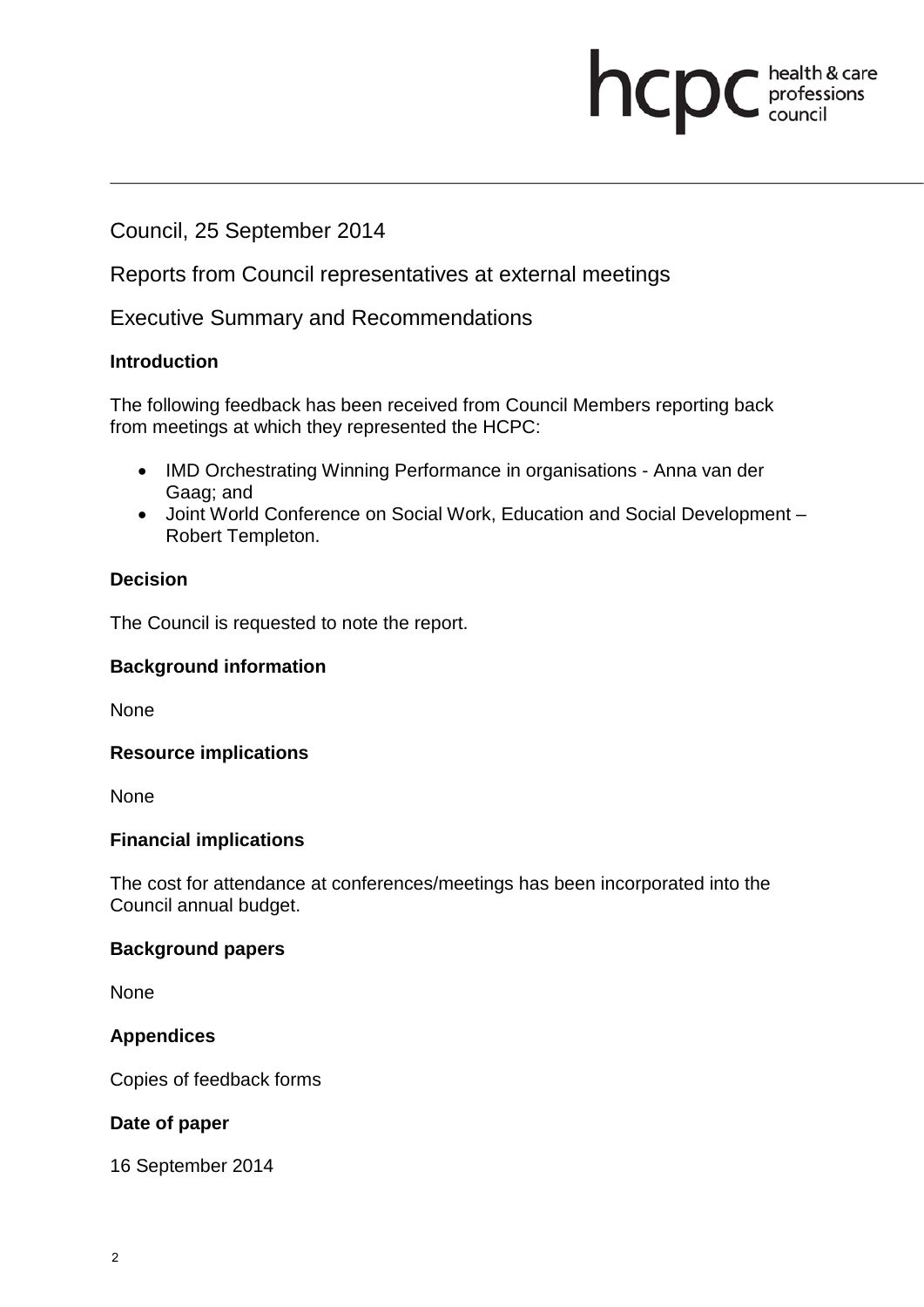# **ATTENDANCE AT MEETINGS TO REPRESENT HCPC**

| <b>Name of Council Member</b>      | Anna van der Gaag                       |
|------------------------------------|-----------------------------------------|
| <b>Title of Conference/Meeting</b> | <b>IMD Orchestrating Winning</b>        |
|                                    | Performance in organisations            |
|                                    |                                         |
| <b>Date of Conference</b>          | 16-20 June 2014                         |
| Approximate number of people at    | 350 individuals from public and privtae |
| the conference/meetings            | sector companies and organisations      |
|                                    | from over 45 countries attended.        |

The programme covered topics such as strategic planning monitoring and implementation, organizational health, organizational growth, leadership, and managing in uncertain environments. In addition to the morning and afternoon seminars and workshops, keynote speakers presented on topics such as cyber crime, the financial crises, the solar impulse project and innovative ways of involving customers in the design of products and services.

Key themes from the seminars, workshops and lectures centred around three areas – first, the importance of transparency and ethical behaviour. The message from the experts was – whatever your business, aim for transparency, and pay attention to the ethics and conduct of your Board and employees. Today, successful companies focus on their values, expected behaviours, team work, collaboration, and providing emotional stability for their employees, creating environments where people can be their best and have the freedom to outperform themselves. This is a shift from more traditional constructs around success.

A second theme centred on the importance of the 'green' agenda and ensuring that businesses take their environmental impact into account when planning for future growth. This was seen as 'good business' as well as good for the environment and for the future of the planet. Third, successful organisations are clear on their objectives, they invest in their employees, and work in teams to identify and achieve their 'must win battles.' The programme offered a range of practical tools for measuring elements of organizational performance.

## **Implications for HCPC**

On the first theme, HCPC is probably ahead of many organisations in its commitment to transparency. One session talked of 'the newspaper test' – 'are we willing to publish everything we do in a newspaper?' Could we do more to reflect on our code of conduct and ethical behaviour as Council members? On the second theme, HCPC might review our CSR policy – could we be doing any more to eliminate waste across the organisation? (progressive companies have zero waste policies) How much more environmentally friendly can we be? Could we investigate use of more green technologies? What about our responsibilities within the local community?

On the third theme, the programme provided us with new tools for looking at our way of working together. Successful leadership involves being honest, building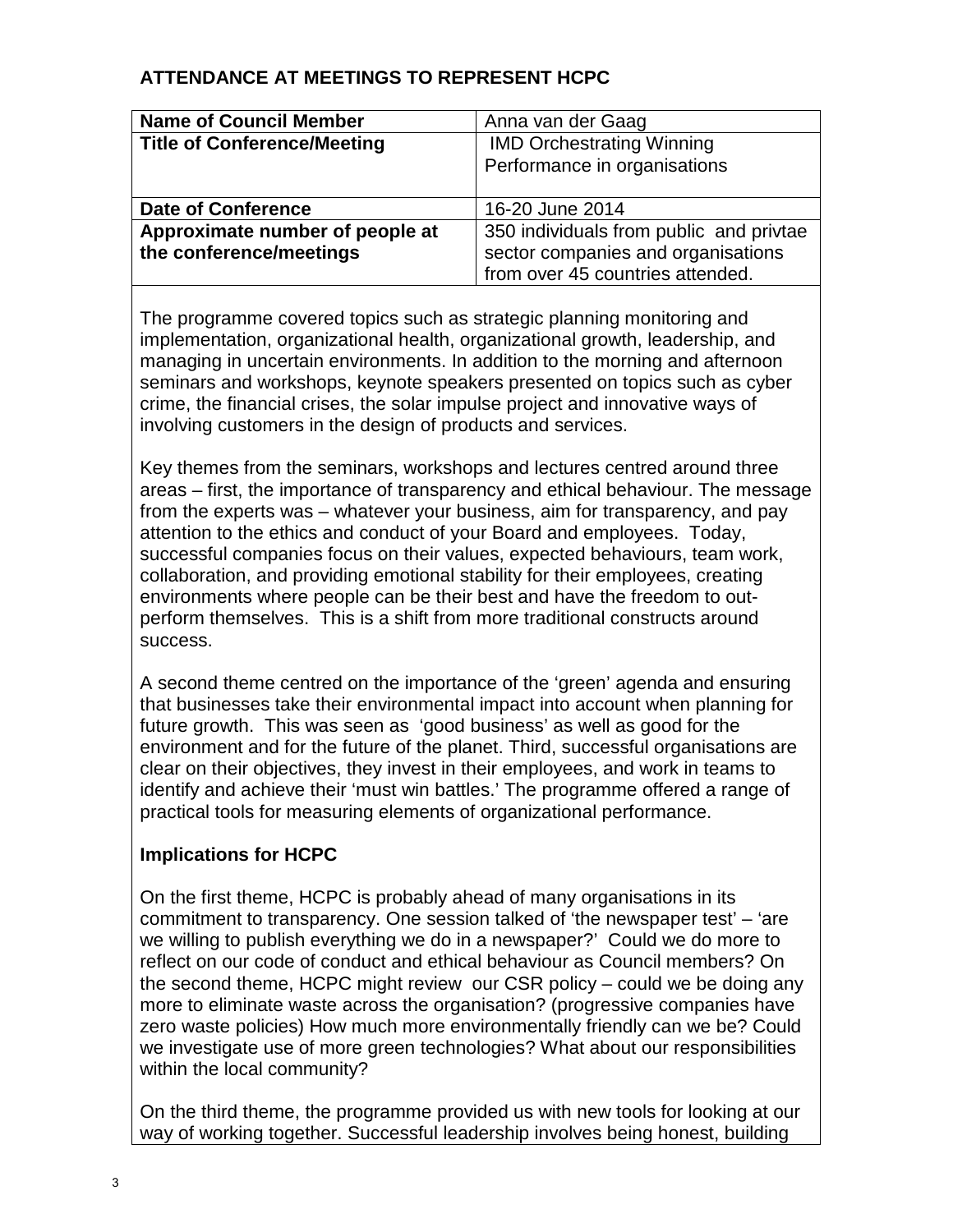trust and overcoming the fear of conflict. Successful team working involves being thorough, and being fully engaged, and having conversations about *why* you do things as well as *how* you do things. Some of these will be used on the Awayday sessions in October 2014.

**Please complete as much of the above as you can and return to Secretariat, Health and Care Professions Council, Park House, 184 Kennington Park Road, London, SE11 4BU.**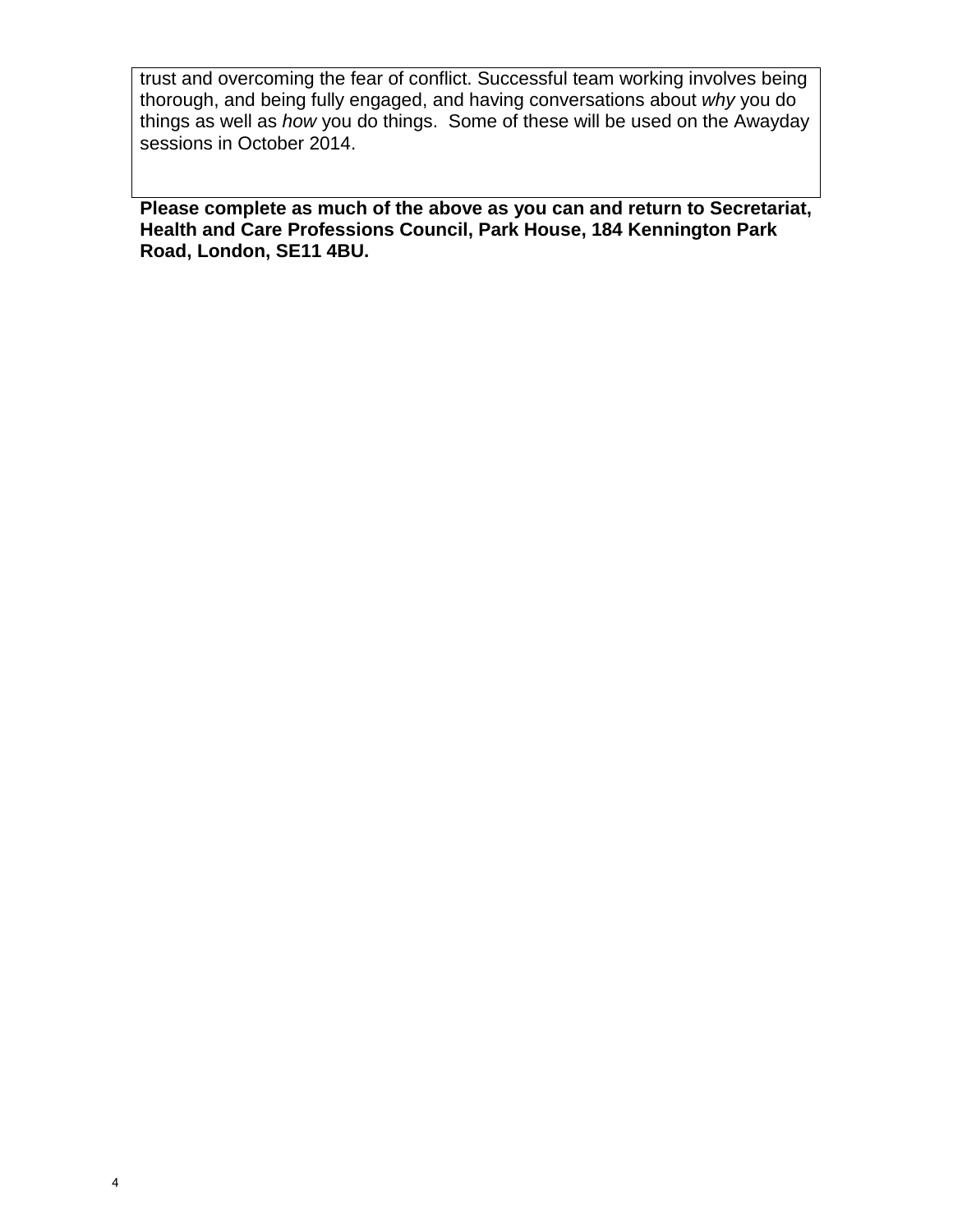| <b>Name of Council Member</b>       | <b>Robert Templeton</b>              |
|-------------------------------------|--------------------------------------|
| <b>Title of Conference/Meeting</b>  | Joint World Conference on Social     |
|                                     | Work, Education and Social           |
|                                     | Development,                         |
| <b>Date of Conference/Meeting</b>   | 9-12 July 2014 held in Melbourne,    |
|                                     | Australia                            |
| Approximate number of people at the | 1500 social work and social          |
| <b>Conference/Meeting</b>           | development practitioners,           |
|                                     | researchers, educators and consumers |
|                                     | from all over the world.             |

## **Purpose**

In July I attended the Joint World Conference on Social Work, Education and Social Development in Melbourne, Australia. Key undertakings were to represent the HCPC at a meeting of the International Network for Social Work and Social Service Regulation, present at a Symposium at the conference and to run a sub plenary session on Social work regulation in England.

#### **Network Meeting**

The International Network for Social Work and Social Service Regulation was established in 2006. The network incudes HCPC, International Network for Social Work and Social Service Regulation (INSWSSR), the Association of Social Work Boards (USA), Ontario College of Social Workers and Social Service Workers (Canada), New Zealand Social Workers Registration Board, Health & Social Care Professionals Council (CORU - Ireland), Northern Ireland Social Care Council, Scottish Social Services Council (SSSC) and the Care Council for Wales. Through World Social Work conferences they have been able to share there approach to regulation with the social work professions and academic communities internationally.

The networks priorities are:

- Information sharing
- International qualification recognition
- Expanding the network
- Liaison with IFSW14
- **Mobility**

#### **Symposium on Regulation**

The Network shared progress on it work covered were:

- Issues influencing different models of Regulation
- Professional Mobility
- Mutual recognition and comity agreements
- Qualification equivalence assessments
- Managing relationships with and expectations of professionals